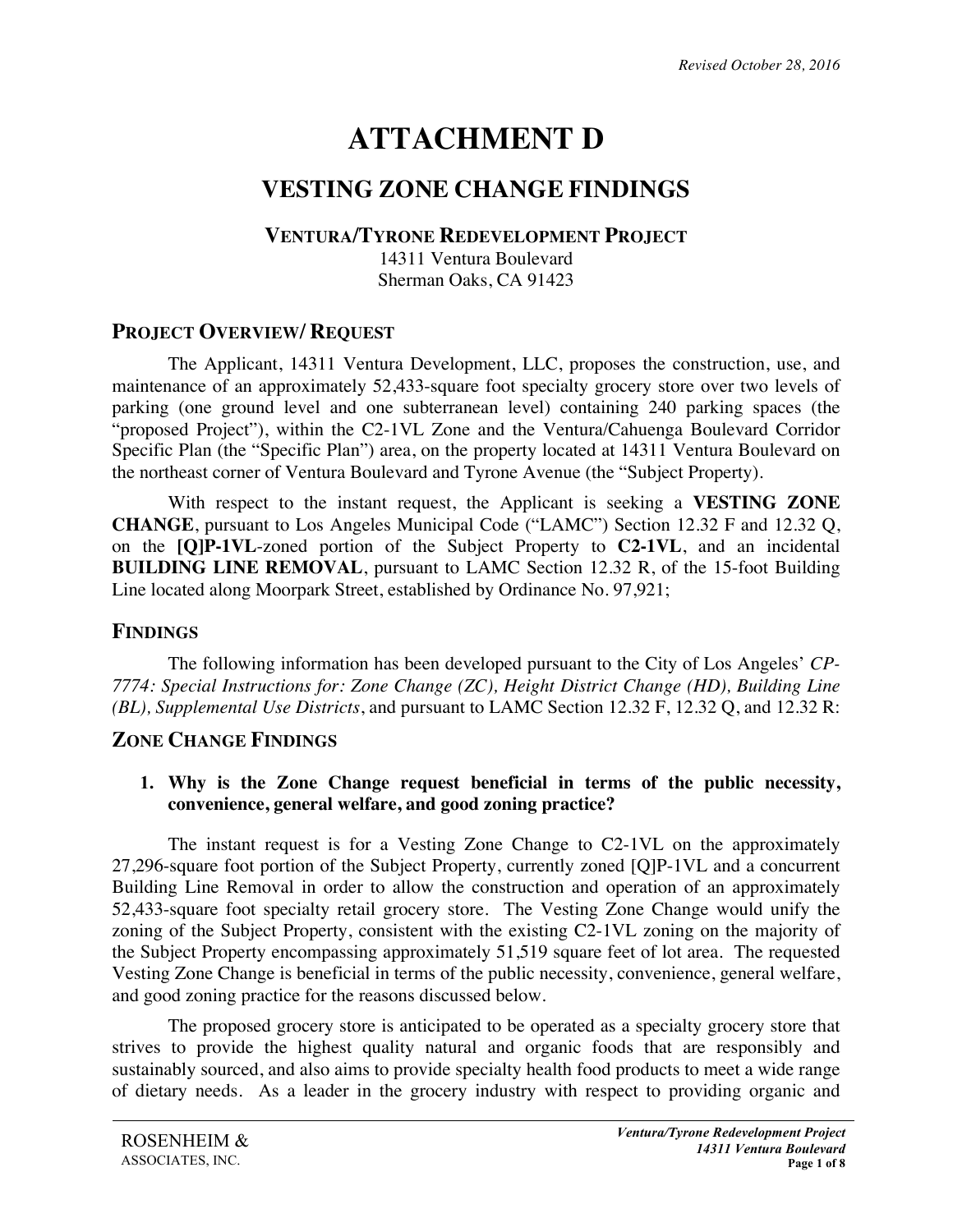natural foods, the proposed operator will help meet **public necessity** and demand for these specialized types of goods. While there are existing grocery stores located within the Sherman Oaks community, the proposed grocery operator is a unique retailer that carries the widest range of health-food products, dietary supplements, organic foods, and specialty food products that most other grocers do not.

In addition to the extensive line of food products, the proposed Project will include an approximately 5,358-square foot ancillary restaurant, inclusive of an approximately 1,837-square foot covered outdoor dining area on the second floor. This restaurant will be uniquely perched at the southwest corner of the building, overlooking the intersection of Ventura Boulevard and Tyrone Avenue. The associated restaurant use will activate this corner, and foster connectivity with the existing commercial corridor on Ventura Boulevard, as patrons will be able to enjoy, interact with, and observe the community in action. The proposed restaurant will also be beneficial in terms of both public necessity and convenience because it will meet a need for a neighborhood-serving restaurant that is conveniently available to residents of the surrounding neighborhoods, local businesses and patrons of the grocery store for use before, during, or after their shopping activities.

It can also be argued that a sophisticated operator of specialty grocery stores, such as in the instant case, carefully determines the need and demand for a new store in a particular community. The operator has chosen Sherman Oaks and the Subject Property because of their research and confidence in the need and market demand for their particular specialty grocery store. This clearly demonstrates that the proposed use meets the public necessity and thus, the Vesting Zone Change necessary to accommodate this use also meets the public necessity test.

With regards to **public convenience**, the proposed Project will be conveniently located along the Ventura Boulevard commercial corridor, in close proximity to existing commercial and retail uses, multi-family and single-family residential neighborhoods, and several public transportation opportunities. In terms of public transit, the following transportation services are located within a 1,500-foot radius of the Subject Property:

Metro Local Line 155 – To the northwest of the Subject Property on Moorpark Street is a bus stop serviced by Metro Line 155, which provides services to and from Sherman Oaks, Valley Village, Studio City and Burbank.

Metro Local Line 233 – To the northwest of the Subject Property on Moorpark Street and to the west of the Subject Property on Ventura Boulevard are bus stops serviced by Metro Local Line 233, which provides services to and from Lakeview Terrace, Pacoima, Panorama City, Van Nuys and Sherman Oaks.

Metro Rapid Line 750 – To the west of the Subject Property on Ventura Boulevard are bus stops serviced by Metro Rapid Line 750, which provides services to and from Warner Center, Tarzana, Sherman Oaks and Studio City.

Metro Rapid Line 744 – To the west of the Subject Property on Ventura Boulevard is a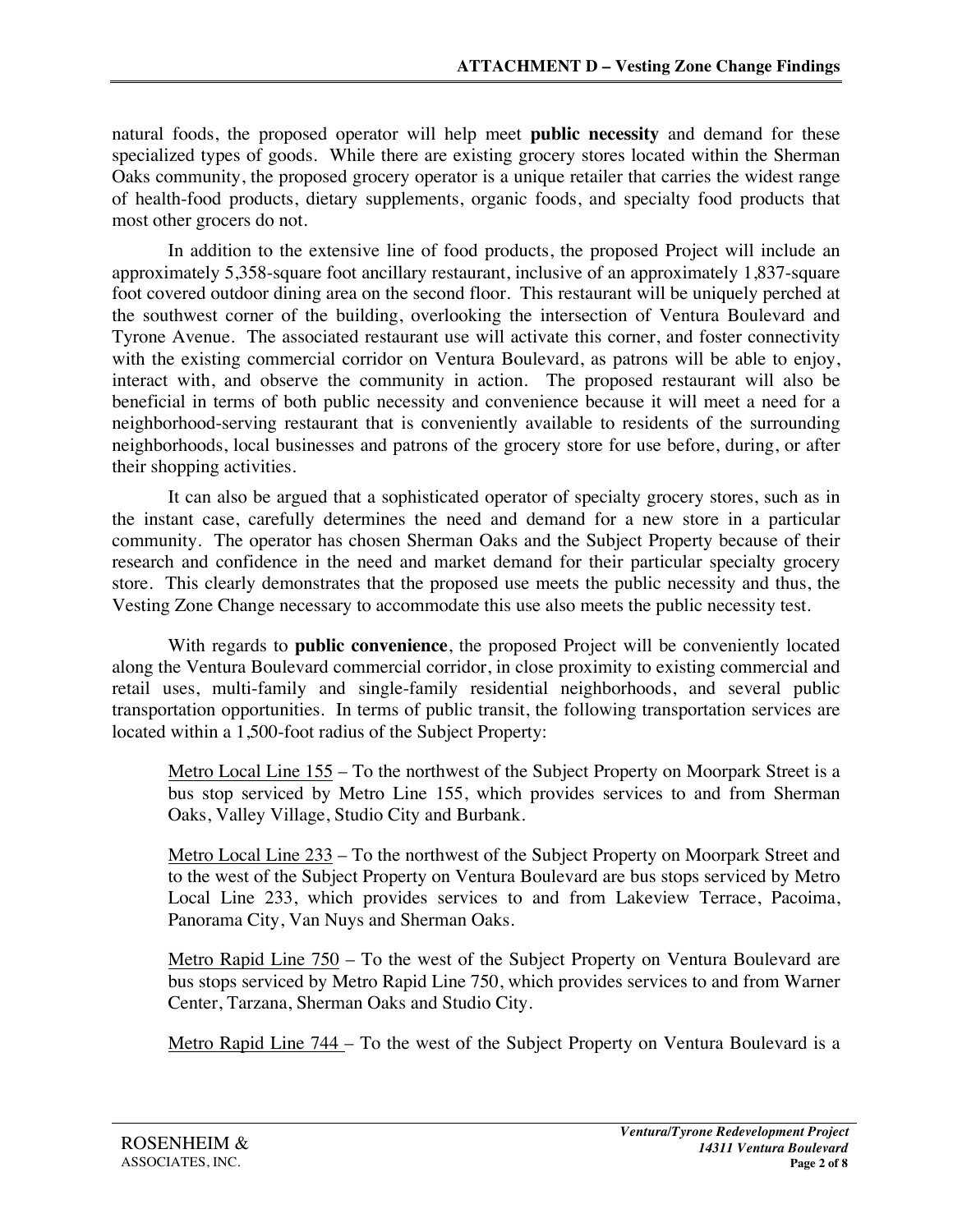bus stop serviced by Metro Rapid Line 744, which provides service to and from Pacoima, Panorama City, Van Nuys, Tarzana, Reseda and Northridge.

Metro Local Line  $150/240$  – At the southeast corner of the intersection of Ventura Boulevard and Beverly Glen Boulevard to the south of the Subject Property is a bus stop serviced by Metro Line 150/240, which provides services to and from Canoga Park, Woodland Hills, Northridge, Reseda, Tarzana, Encino, Sherman Oaks and Studio City.

Metro Local Line 158 – At the northeast corner of the intersection of Hazeltine Avenue and Ventura Boulevard to the east of the Subject Property is a bus stop serviced by Metro Line 158, which provides services to and from Chatsworth, Northridge, Granada Hills, Arleta, Panorama City, Valley Glen and Sherman Oaks.

Van Nuys/Studio City DASH Bus Line – To the northeast of the Subject Property on both sides of the intersection of Hazeltine Avenue and Milbank Street, is a bus stop serviced by the Van Nuys/Studio City DASH Line, which provides services to Studio City, Sherman Oaks, Valley Village and Van Nuys, and with connections to the Metro Orange Line Van Nuys Station.

In addition to these public transportation services, the Subject Property is located in close proximity to the 101 Ventura Freeway and 405 Freeway, as well as major surface street thoroughfares, including Ventura Boulevard, Van Nuys Boulevard and Sepulveda Boulevard. Moreover, within approximately 1,500 feet of the Subject Property are substantial multi-family and single-family residential communities, as well as professional office centers and commercial uses, all of which will make this use convenient for the numerous people that already pass through and patronize the area. The proposed Project will be a convenient pass-by stop for employees, shoppers, and residents within the context of their daily routine, and will no doubt become an indispensible amenity for community. Additionally, the proposed Project has been designed to be easily accessible to pedestrians and bicyclists, with a welcoming main lobby on Ventura Boulevard and a total of 52 long-term and short-term bicycle parking spaces. These features make the use more accessible and convenient for those utilizing alternative modes of transportation. The Subject Property is centrally located within the Ventura Boulevard urbanized commercial corridor and will be readily accessible to the plethora of motorists, employees and residents of this vibrant and active community..

The proposed Project will also be beneficial with respect to the **general welfare** because it will increase the economic viability of the community in which it is located. The proposed grocery store and ancillary restaurant use will create a significant number of on-site jobs, including but not limited to: cooks, janitors, waiters, cashiers, managers, stockroom workers, security guards, customer service representatives, and workers within the produce, seafood, deli, and bakery departments. In addition to local jobs, the proposed Project will increase demand for goods delivery and transportation services, grocery brokers, and food product vendors, which will in turn stimulate the wider regional and state economy. Since the proposed grocery operator specializes in natural and organic foods and locally sourced produce and foods, the proposed Project will also create a more robust market demand for these types of goods that will benefit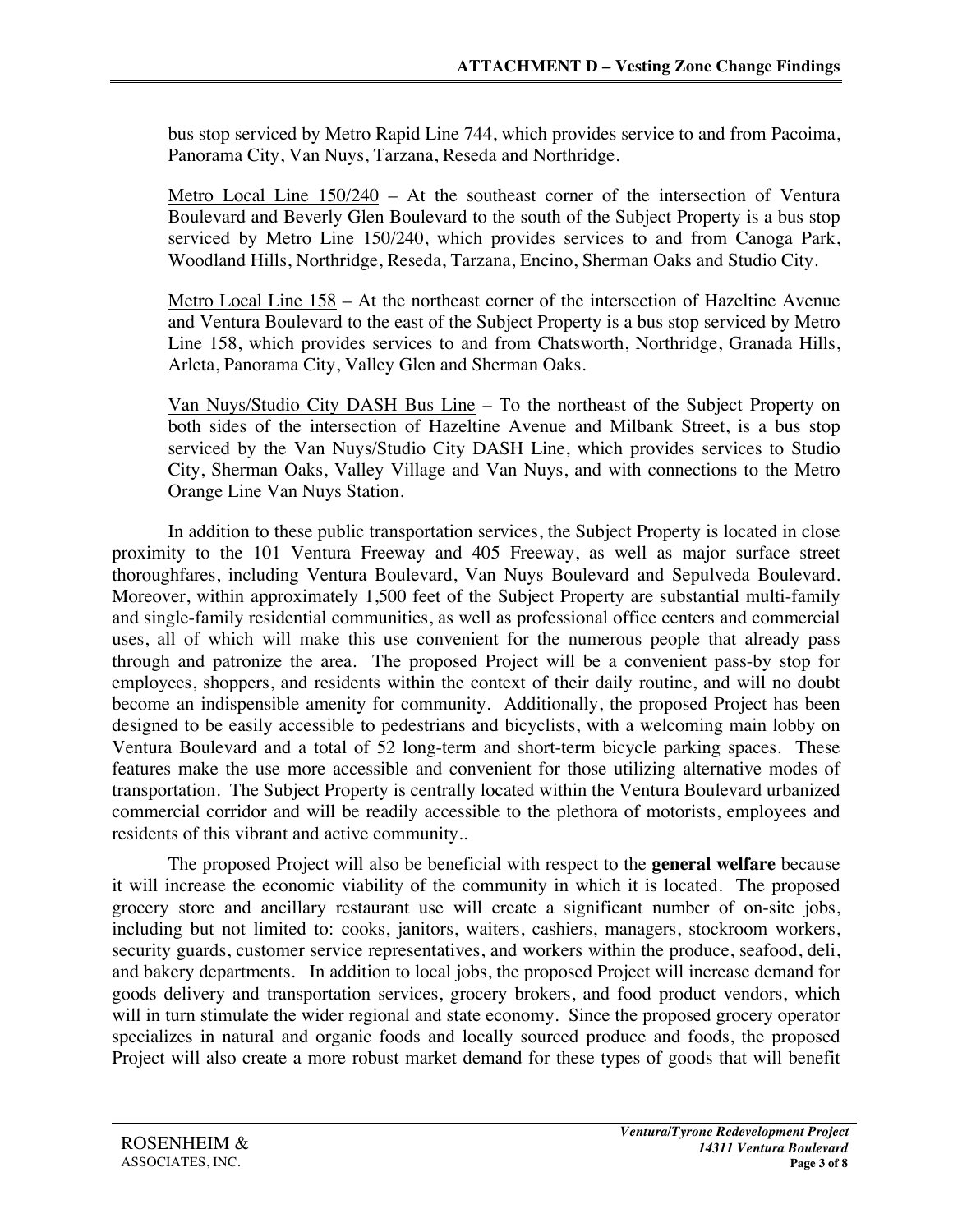local organic farmers and natural and health food vendors. The proposed Project will also provide a benefit in the form of additional tax revenues for the City, both through the grocery store and restaurant uses, and through the revitalized local commercial environment as a byproduct of the development of a quality new structure and business.

Moreover, the proposed Project will benefit the general welfare of the public, and in particular the local community, because it will provide greater access to a wide array of healthy, affordable, fresh foods with many organic, natural, and specialty options. In addition to their regular full line of grocery products, the proposed grocery operator also provides an in-house brand of organic food products, which is competitively and affordably priced. This product line still meets the operator's high quality standards, with no as artificial flavorings, colorings, sweeteners, preservatives and hydrogenated fats. As such, affordable, healthy foods will be more available and accessible to those who live and work nearby the proposed Project, as well as to visitors and patrons of the existing commercial corridor where it is located. The availability of these healthier, high quality, and affordable foods will improve the general welfare of these populations, with potentially greater health outcomes in the long term.

With further respect to both convenience and general welfare, the proposed Project has also been designed to accommodate and encourage alternative modes of transportation. The proposed Project will provide a combined total of 52 short-term and long-term bicycle parking spaces for the uses contained on-site, which will enable residents living nearby and visitors to utilize alternative forms of transportation that reduce air pollution. The Subject Property is located within walking distance – approximately 1,500 feet – of several multi-family and singlefamily residential neighborhoods, as well as commercial and office uses, making it a convenient location for the nature of the use. The proposed Project will also include various design elements that promote pedestrian circulation and connectivity to the surrounding area, including the pedestrian entrances located along Ventura Boulevard and an open restaurant deck on the second story, consistent with the design elements addressed in the Community Plan, Sherman Oaks Streetscape Plan and Design Guidelines, Walkability Checklist, and the Citywide Commercial Design Guidelines.

With respect to **good zoning practice**, the proposed Project's use and design is substantially consistent with the purposes of the General Plan, Community Plan, and Specific Plan. With the exception of the deviations requested pursuant to the LAMC and the Specific Plan in conjunction with the instant application, the Project has been designed in substantial conformance with applicable zoning and development limitations. Additionally, the proposed Project is consistent with the land use designation of the Subject Property and sound zoning practices, as it will provide a desirable and beneficial commercial use on commercially zoned property that does not encroach upon or impact residentially zoned properties or neighborhoods.

As part of the instant request, the Applicant is seeking a Vesting Zone Change on a portion of the Subject Property from the [Q]P-1VL to the C2-1VL Zone, consistent with the zoning designation of the entire Subject Property. Concurrent with this Vesting Zone Change, the Applicant is seeking to remove the 15-foot Building Line located along Moorpark Street. The Subject Property is designated for General Commercial Land Uses, which corresponds to the proposed C2-1VL Zone, and is located within the Neighborhood and General Commercial Plan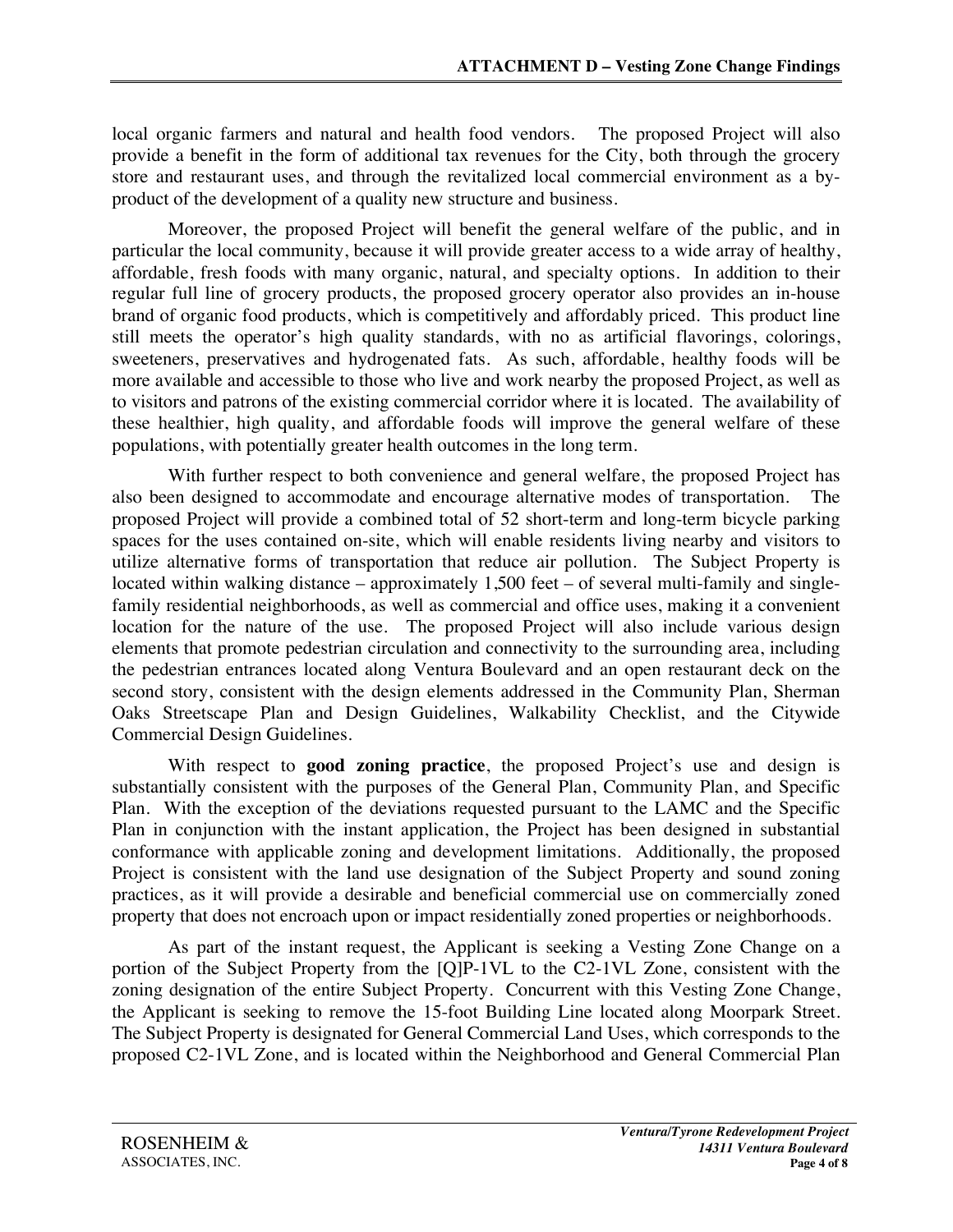Designation area of the Specific Plan. The proposed Vesting Zone Change will eliminate the antiquated P Zone on the Subject Property and permit the C2 Zone across the entire site. The Vesting Zone Change is requested on only a fraction of the Subject Property, an approximately 27,296-square foot portion that is currently zoned [Q]P-1VL. The Vesting Zone Change would unify the zoning of the Subject Property, consistent with the existing C2-1VL zoning on the majority of the Subject Property encompassing approximately 51,519 square feet of lot area. This is good zoning practice in consideration of the location of the Subject Property along a commercial corridor where adjoining commercial properties are within the same zone and land use designation. Moreover, the proposed Project will replace an underutilized surface parking lot that is a visual blight to the neighborhood, with a much more beneficial and attractively designed community oriented use which house all required parking within the development.

With regards to use, the Specific Plan only limits and regulates certain uses that are not desirable for a community/neighborhood land-use designated area; thus automotive uses and drive-through establishments are prohibited on the Subject Property. Other than these certain uses, the Specific Plan defers to the uses permitted by the underlying zone and land use designation set forth in the regulations of the LAMC. The proposed approximately 52,433 square foot grocery store and ancillary restaurant are in harmony with the Subject Property's land use designation of General Commercial, which "applies to a diversity of retail sales and services, and auto-oriented uses comparable to those currently allowed in the 'C2' zone"<sup>1</sup>. Since the General Commercial land use designation promotes uses permitted in the C2 Zone, and the C2 Zone allows grocery stores, the proposed Project is in harmony with the intended land uses for the Subject Property. The proposed Project will also replace previous improvements on site, including a collision/auto body center and car wash, uses that are generally not considered desirable within this Specific Plan area. While the P Zone is only intended to permit parking, the proposed Vesting Zone Change will still allow for a parking use, and will provide sufficient parking to meet Specific Plan requirements.

Additionally, the Specific Plan defines the Neighborhood and General Commercial Plan designation as "a focal point for surrounding residential neighborhoods and containing a diversity of land uses, such as restaurants, retail outlets, grocery stores, child care facilities, small professional offices, community meeting rooms, pharmacies, religious facilities, and other similar services"<sup>2</sup>. Consistent with these intents, the proposed Project is a neighborhood-serving grocery store that will provide goods and services for the surrounding multi-family, singlefamily residential and commercial neighborhoods. The C2 Zone encourages this type of use, and the proposed Project will further revitalize and strengthen the viability of this commercial corridor. As such, the proposed Project is in conformance with the zoning and land use designations on the Subject Property, and makes good zoning sense.

The proposed Vesting Zone Change and Building Line Removal that allows the grocery store use is also consistent the Land Use Element of the General Plan (please refer to *Attachment C – Vesting Tentative Tract Map Findings*, for a discussion of General Plan consistency in

 

<sup>&</sup>lt;sup>1</sup> Chapter 3 – Land Use, General Commercial Areas: http://cityplanning.lacity.org/cwd/framwk/chapters/03/03207.htm

<sup>2</sup> Page 6, Section 4: Definitions, Ventura/Cahuenga Boulevard Corridor Specific Plan.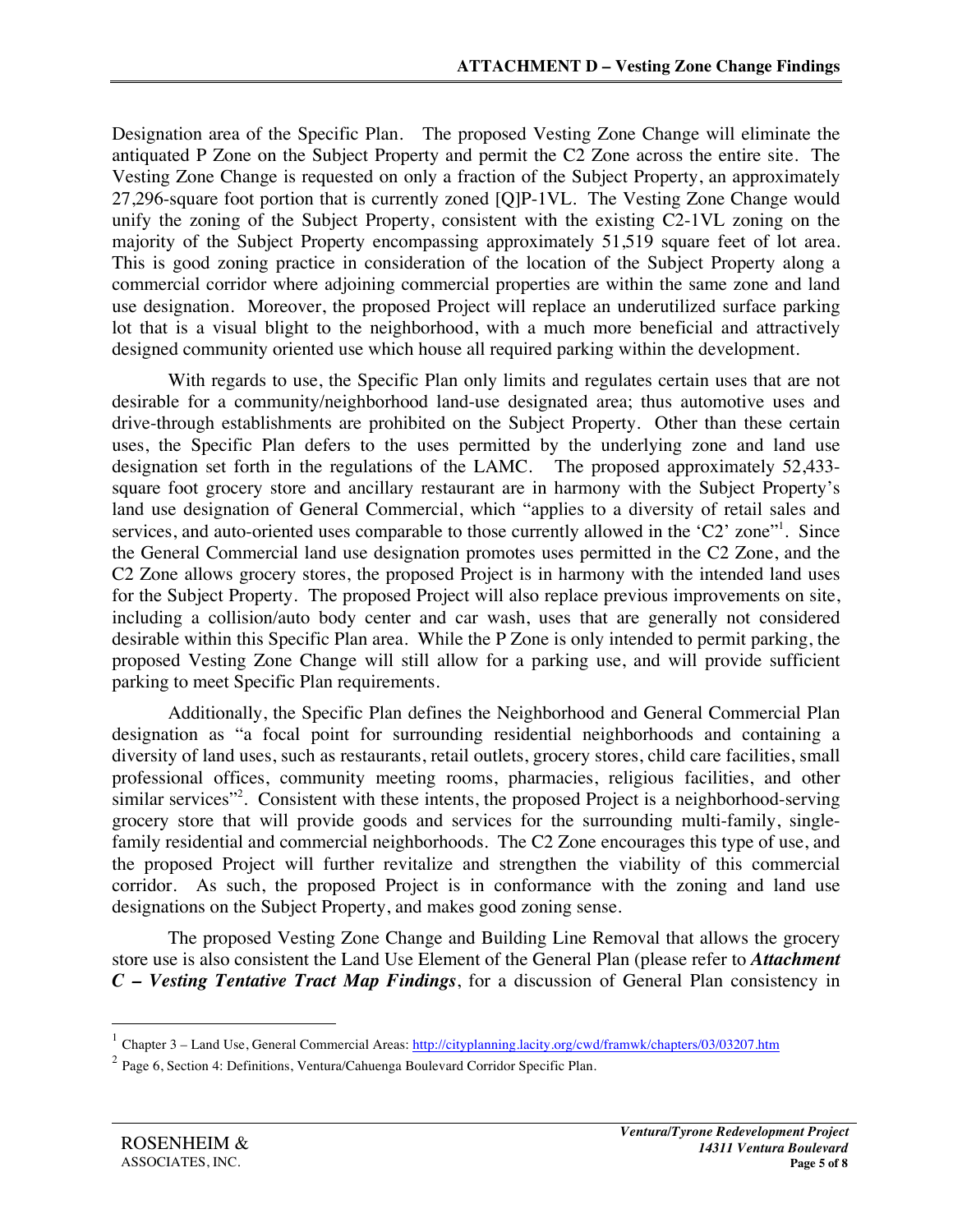greater detail), meeting several purposes of the applicable Sherman Oaks – Studio City – Toluca Lake – Cahuenga Pass Community Plan, as follows:

| $GOAL$ 2:         | A strong and competitive commercial sector which best serves the<br>needs of the community through maximum efficiency and<br>accessibility while preserving the historic commercial and cultural<br>character of the district. |
|-------------------|--------------------------------------------------------------------------------------------------------------------------------------------------------------------------------------------------------------------------------|
| Objective $2-1$ : | To conserve and strengthen viable commercial development.                                                                                                                                                                      |
|                   | <b>Policy 2-1.1:</b> New commercial uses shall be located in existing<br>established commercial areas or existing shopping centers.                                                                                            |
|                   | <b>Policy 2-1.3:</b> Require that projects be designed and developed to<br>achieve a high level of quality, distinctive character, and<br>compatibility with existing uses and development.                                    |
|                   | <b>Policy 2-3.2:</b> New development needs to add to and enhance the<br>existing pedestrian street activity.                                                                                                                   |
|                   | <b>Policy 2-3.3:</b> Ensure that commercial infill projects achieve<br>harmony with the best of existing development.                                                                                                          |
| Objective 2-4:    | To enhance the appearance of commercial districts.                                                                                                                                                                             |
|                   | <b>Policy 2-4.1:</b> Require that any proposed development be designed<br>to enhance and be compatible with adjacent development.                                                                                              |
|                   | <b>Policy 2-4.2:</b> Preserve community character, scale,<br>and<br>architectural diversity.                                                                                                                                   |
|                   | <b>Policy 2-4.3:</b> Improve safety and aesthetics of parking areas in<br>commercial areas.                                                                                                                                    |
| <b>GOAL 15:</b>   | A sufficient system of well designed and convenient on-street<br>parking and off-street parking facilities throughout the plan area.                                                                                           |
| Objective 15-1:   | To provide parking in appropriate locations in accord with<br>Citywide standards and community needs.                                                                                                                          |
|                   | <b>Policy 15-1.3:</b> New parking lots and new parking garages shall be<br>developed in accordance with design standards.                                                                                                      |

The proposed Vesting Zone Change and Building Line Removal are in harmony with the goal to create a strong and competitive commercial sector, as the proposed specialty grocery store is a commercial use that will further revitalize this portion of the Ventura Boulevard commercial corridor and serve the members of the community. The proposed Project is also consistent with the intent to locate a neighborhood-serving commercial use on an infill parcel of land located within an existing commercial corridor, rather than encroaching on residentially zoned land. As a result, the proposed Project will help to preserve the character of the district, and will be an aesthetic and economic improvement for this portion of the commercial corridor. The proposed specialty grocery store will meet the demand for organic, natural, and health foods,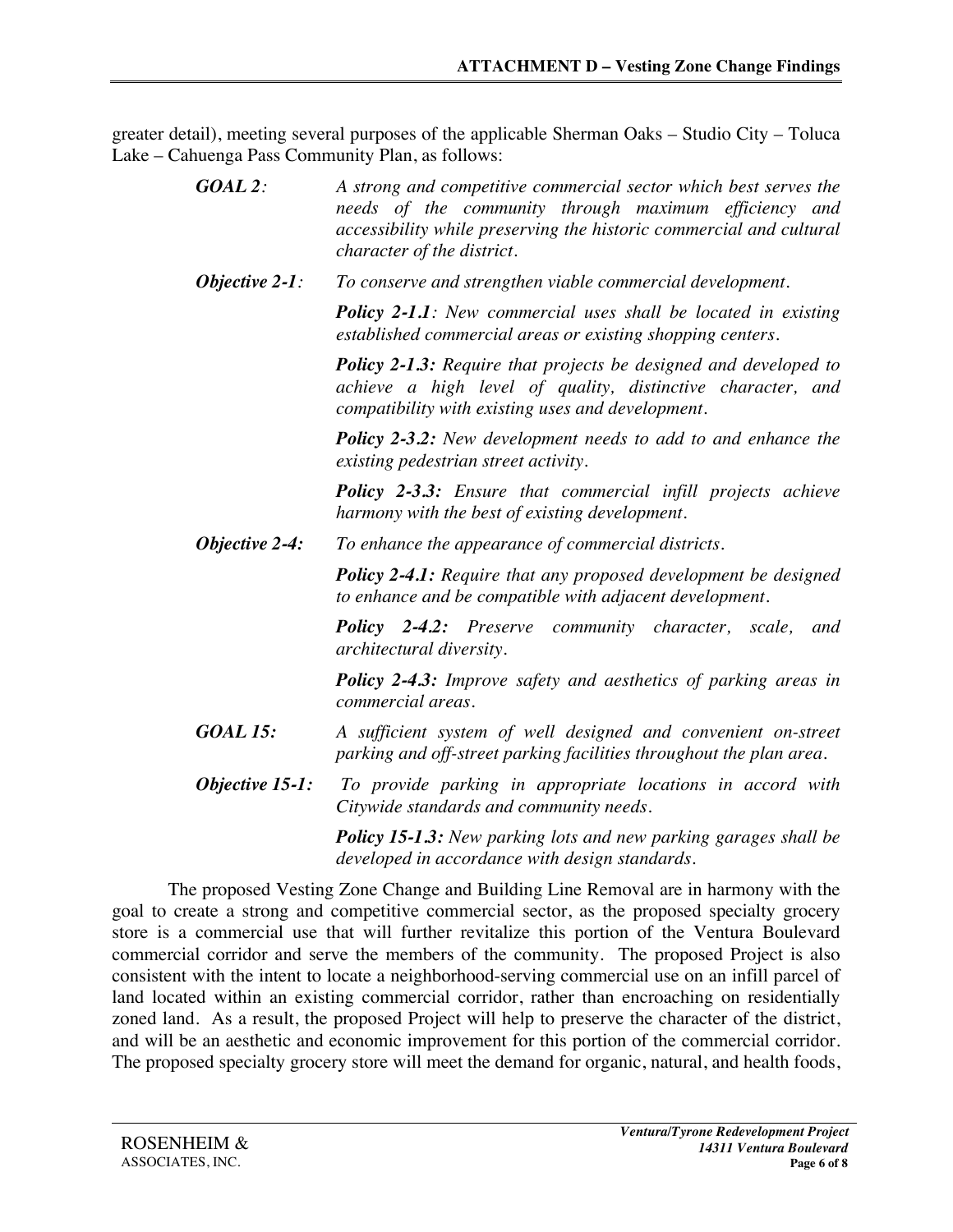and will provide healthy market competition for existing grocery stores in the vicinity, strengthening the viability of the local economy. The P-zoned portion of the Subject Property, that this Vesting Zone Change request proposes to change to C2-1VL, would not have permitted the proposed specialty grocery store, in direct contrast to the stated goals and objectives of the Community Plan.

The proposed new specialty grocery store has been designed to be compatible with the adjacent properties and mix of commercial, retail, service, and professional uses, and to enhance the existing built environment along this corridor. The proposed Project will substantially improve the aesthetic value of the Subject Property with landscaping, high-quality building materials, and a thoughtful design that encourages the utilization of multi-modal transportation with pedestrian oriented-entrances with a total of 52 long-term and short-term bicycle parking spaces. The new, modernized grocery store will screen the ground floor level parking, as well as the access ramp to subterranean parking, with extensive landscaping and building screening materials that are consistent with the Sherman Oaks Streetscape Plan and Design Guidelines. Moreover, the proposed restaurant component of the Project will help activate this important corner with connectivity to the street and pedestrian activity.

The proposed Project will incorporate sufficient off-street parking facilities providing 240 parking spaces, 12 spaces in excess of the 228 parking spaces required. The proposed Project will also provide safe and convenient vehicular ingress and egress, with vehicular entrances on Ventura Boulevard and Moorpark Street, and will provide a fully enclosed loading dock area in order to mitigate any potential negative impacts associated with those activities. As part of the instant request, the Project will merge a portion of the bisecting public alley with the Subject Property, but will maintain the existing function and circulation of the public alley by providing a private alley/easement for public use and access.

The proposed grocery store will revitalize this sub-area of the Ventura Boulevard commercial corridor by attracting new customers and patrons, and will be conveniently located for those that work, live, and patronize in the community. The requested Vesting Zone Change will allow for the smaller portion of the Subject Property currently zoned [Q]P-1VL to be rezoned to C2-1VL consistent with the current zoning of the majority of the Subject Property. The proposed Vesting Zone Change and Building Line Removal would permit for a community beneficial use on the Subject Property consistent with the above intents of the Community Plan. In light of the details stated herein, the instant request is beneficial in terms of the public necessity, convenience, general welfare, and good zoning practice.

# **ADDITIONAL BUILDING LINE FINDINGS**

#### **a. Provide a brief statement concerning: (a) the setback of any buildings currently on the property involved; and (b) the setbacks of buildings on properties abutting that portion of the street on which the building line is to be removed, changed, or established; and**

Approved on April 3, 1951, Ordinance No. 97,921 established a 15-foot building line on both sides of Moorpark Street, from Moorpark Way to Tyrone Avenue, which includes the portion of the Subject Property known as Lots 268 to FR 273 inclusive of Tract 9275. Regarding